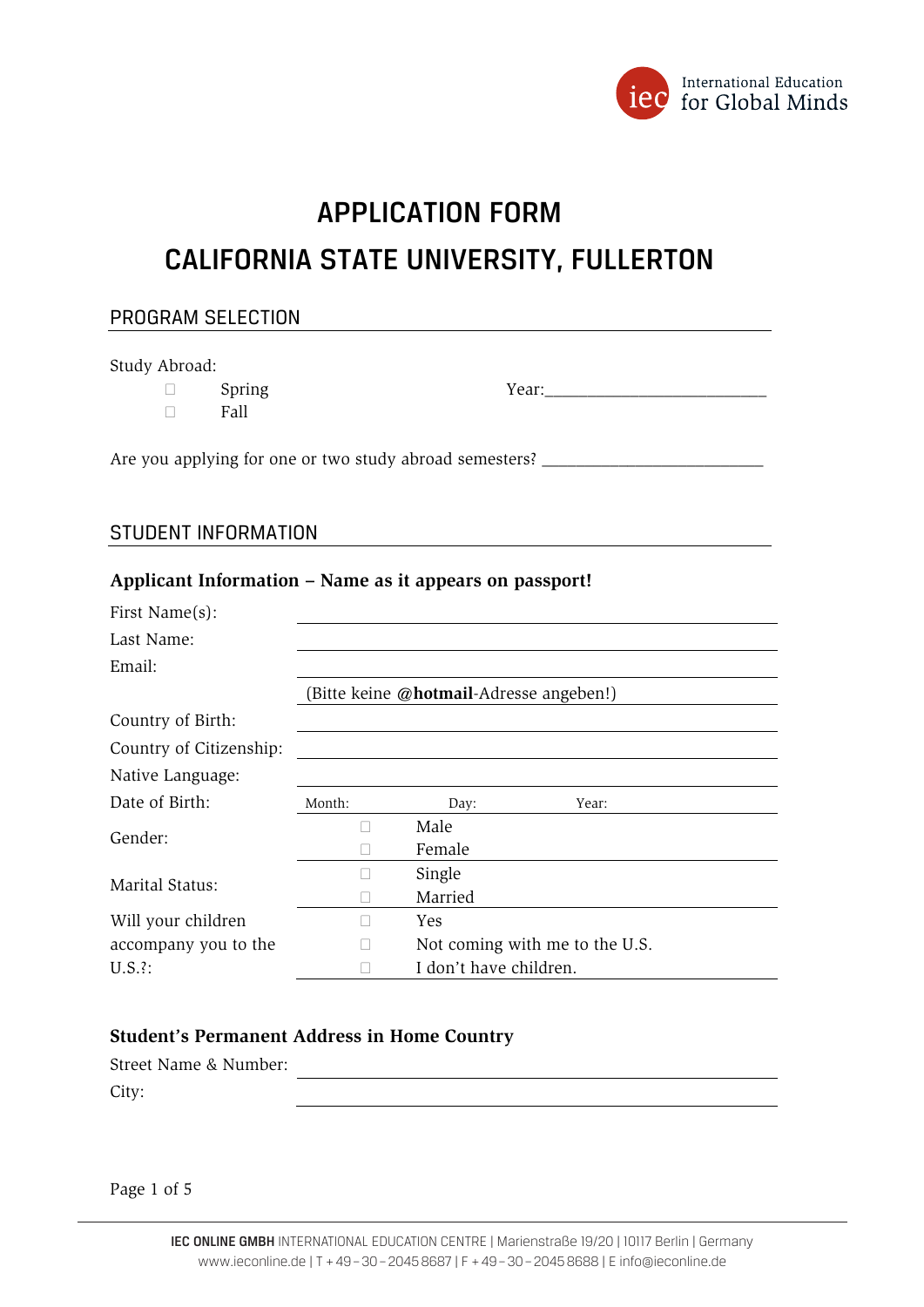

| From | To |
|------|----|
|      |    |

## EDUCATION HISTORY

| Name of current     |  |
|---------------------|--|
| University/College  |  |
| What is your major? |  |

If you have taken TOEFL, IELTS or DAAD, please enter the score: \_\_\_\_\_

Are you currently attending a college or university in your home country?

- Yes
- $\Box$  No

Are you currently in the United States?

- Yes
- $\Box$  No

Are you a permanent resident of the U.S., (do you own a Green Card) or U.S. citizen?

- Yes
- $\neg$  No

Page 2 of 5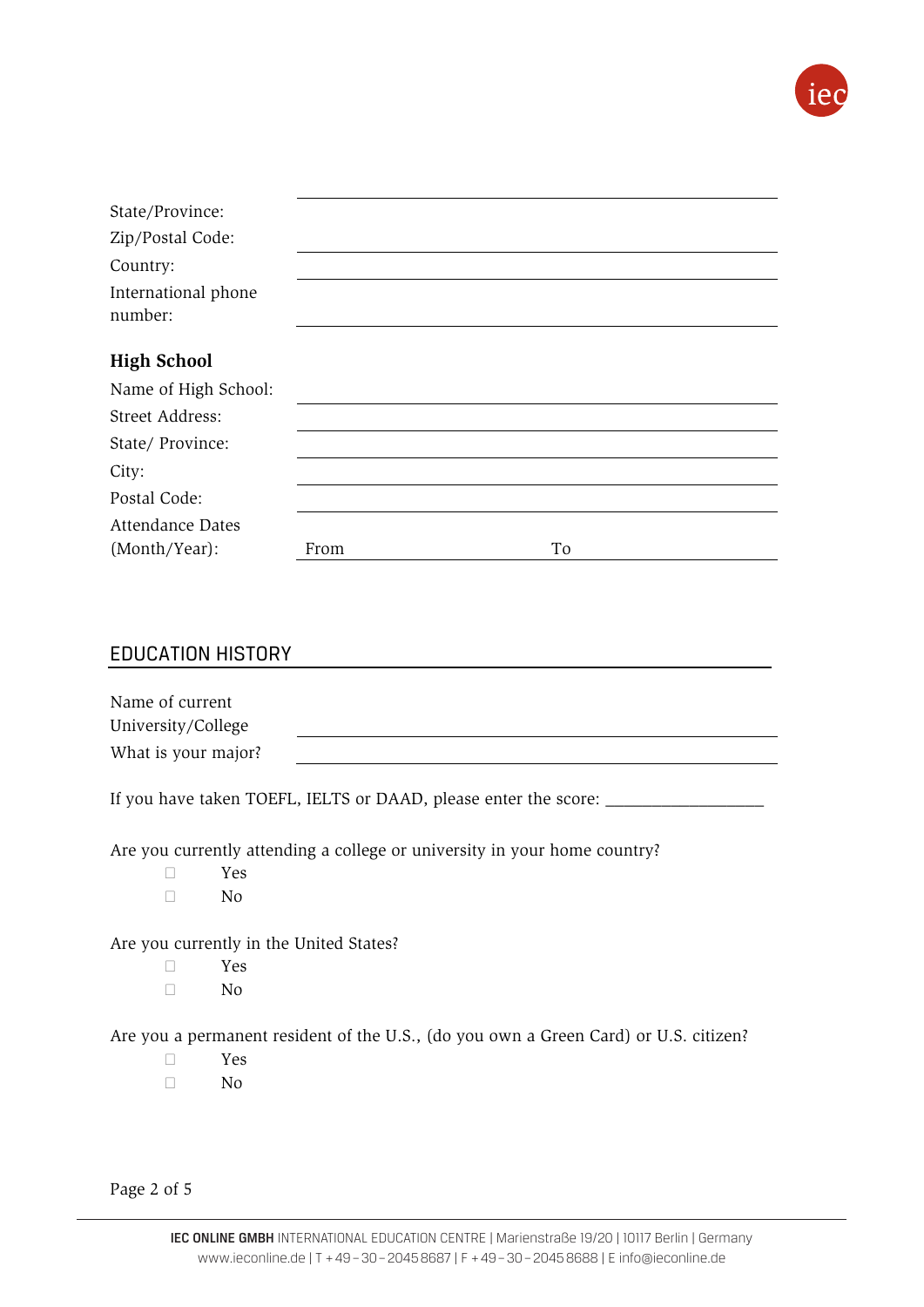

Are you transferring from another school in the United States?

- Yes
- $\Box$  No

## INFORMATION RELEASE

Information about your application can be released to the following person:

| Name:         | Julia Fischer (IEC Online GmbH) |
|---------------|---------------------------------|
| Relationship: | Agent (Agency)                  |

### FINANCIAL SUPPORT

Source of financial support:

- $\Box$  Scholarship:
- Parent/Family Member:\_\_\_\_\_\_\_\_\_\_\_\_\_\_\_\_\_\_\_\_\_\_\_\_\_\_\_\_\_\_\_\_\_\_\_\_\_\_\_\_\_\_\_
- $\Box$  Sponsor:
- Personal Savings

Please check the box below:

 $\Box$  I have read and agree to the University Semester Abroad refund policy (*http://usa.fullerton.edu/dates#refundpolicy*) as stated on the website. I certify that the above information is true and correct. Note: The refund policy is subject to change at any time.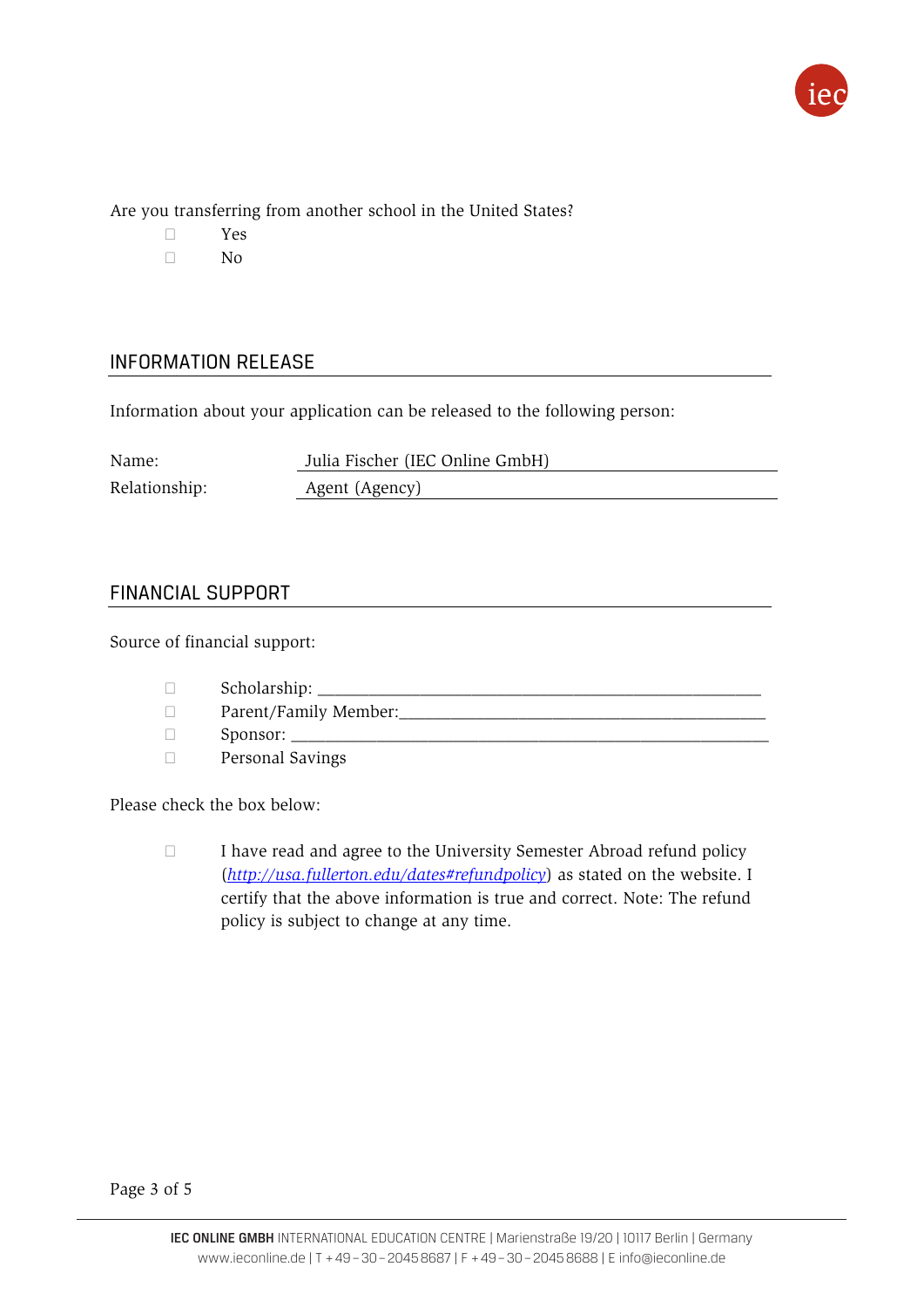Die CSUF erlässt den IEC Auslandssemester-Bewerbern die Bewerbungsgebühr in Höhe von 100 USD! Sie müssen den folgenden Bereich zurzeit NICHT ausfüllen!



All applicants must pay the non-refundable application fee. Your application will not be processed without your signature and application fee.

| <b>Method of Payment</b><br>Credit Card                                                  |                             |
|------------------------------------------------------------------------------------------|-----------------------------|
| Please choose one of the following:                                                      |                             |
| Visa                                                                                     |                             |
| MasterCard<br>П                                                                          |                             |
|                                                                                          |                             |
| Total amount to be charged:                                                              | <b>USD</b><br>$\frac{1}{2}$ |
|                                                                                          |                             |
| Credit Card Number:                                                                      |                             |
| Expiration Date (month/year):                                                            |                             |
| CVV2 (security code):                                                                    |                             |
| Cardholder's name:<br>Cardholder's Relationship/o<br>Student (e.g. father, fright, self) |                             |
| <b>Billing Address:</b>                                                                  |                             |
|                                                                                          |                             |
|                                                                                          |                             |
|                                                                                          |                             |

Cardholder's Signature:

**By signing above, I authorize the California State University, Fullerton to charge my credit card for the amount I have entered above.**